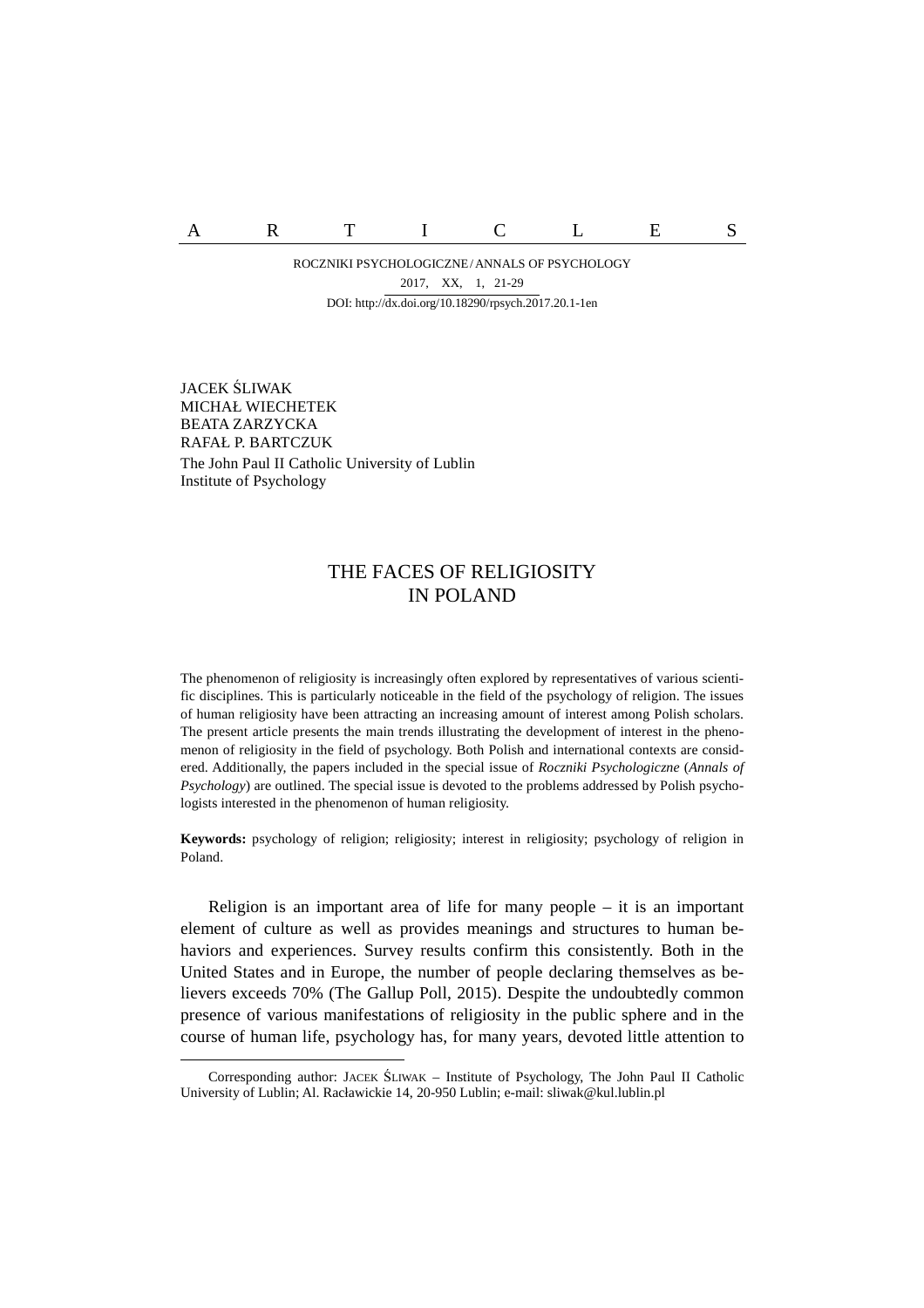research on the psychological processes underlying religious life and experience (Pargament, Mahoney, Exline, Jones, & Shafranske, 2013). After several publications at the beginning of the 20th century (e.g., Freud, 1927/2009; James, 1902/2002), systematic research on religiosity was abandoned for the next 40 years. It was not until the late 1960s that the phenomenon of religiosity began to attract scholars' attention again. From that moment until the present day there has been a systematic growth of interest in religiosity in the field of psychology.

The dynamics of interest in these issues among scholars worldwide is well illustrated by the number of keywords connected with the psychology of religion appearing in bibliographic databases. An analysis of this kind has been performed on data from the PsycINFO database. The search terms were keywords related to the psychology of religion and spirituality (SU: (religio\* OR spiritual*\**)). We limited the search to peer-reviewed journals. Additionally, as a measure of the potential influence of the psychology of religion on science, we searched the Web of Science database, which contains publications from the ISI Master Journal List. We entered the topic of articles connected with religion/religiosity and spirituality into the search engine (TOPIC: (religio\* OR spiritual\*) AND TOPIC: (Psychology)) and set the time of publication at between 1945 and 2015. With regard to the period between 1945 and 1985, the database search was conducted for five-year periods; with regard to the period from 1985 to 2015, the search was performed for one-year periods. The analysis was performed on January 26, 2017. The charts below show the number of citations (cf. Figure 1). The figure shows a significant growth of the interest in the psychology of religion starting from the mid-1960s, and then from 2000 until 2015. The growth of interest in this field in the Web of Science database was delayed by about 5 years in both cases.

The next step in the analyses was to trace the interest in the psychology of religion among Polish scholars. We estimated them based on PsycINFO and Google Scholar database search results. In PsycINFO, we ran the same search as above and additionally limited it by the parameter of Location (PL: Poland). In the Google Scholar database, we ran a search for (psychologia AND (religia OR duchowość)), restricting it to studies in Polish. With regard to the years from 1945 to 1985 the search was performed for five-year periods, and for the years from 1985 to 2015 it was performed for one-year periods. We ran the searches on January 26, 2017. Their results are presented in Figure 2.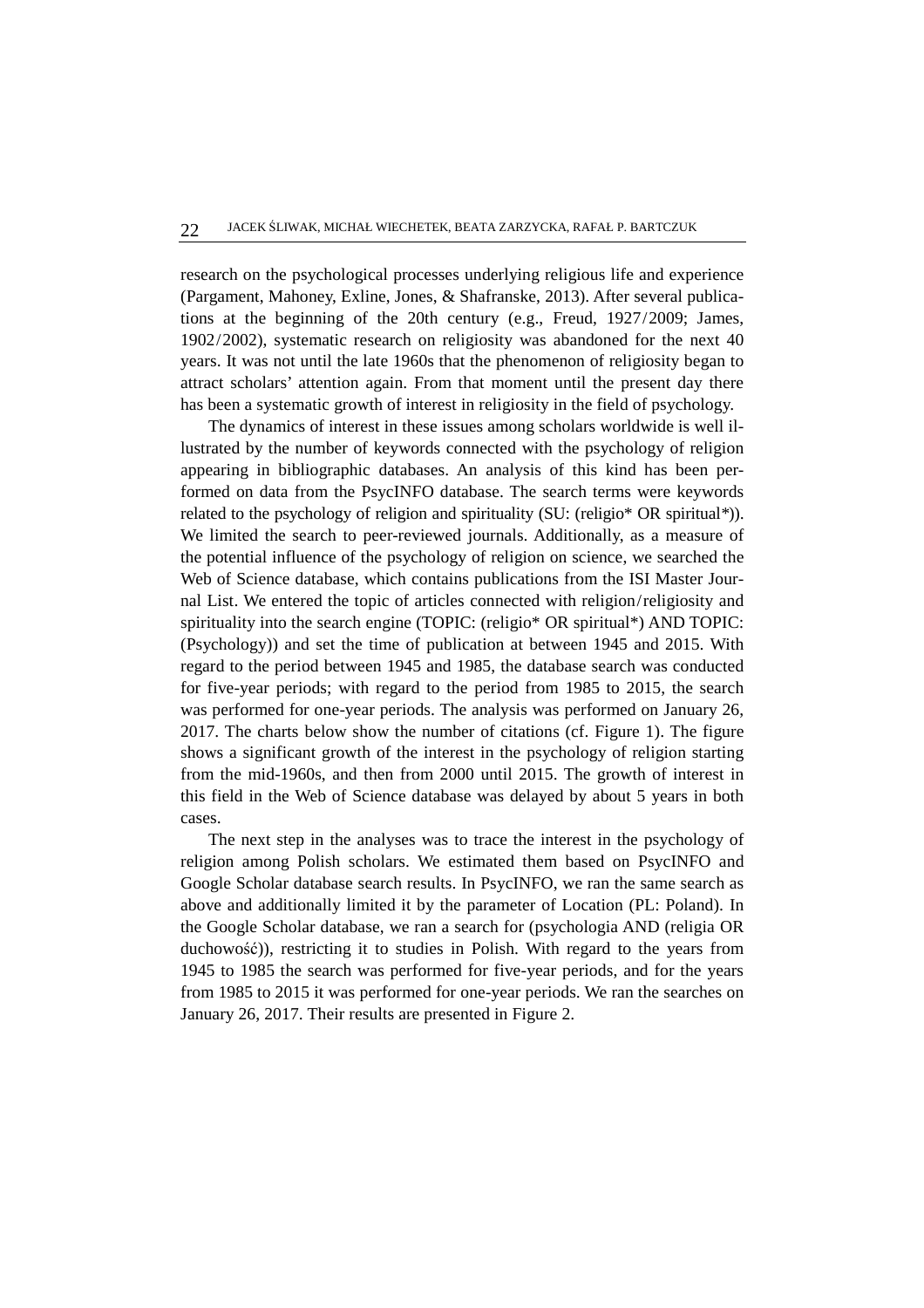

*Figure 1.* The number of peer-reviewed publications containing *relig\* or spiritual* as keywords in PsycINFO (a) and Web of Science (b).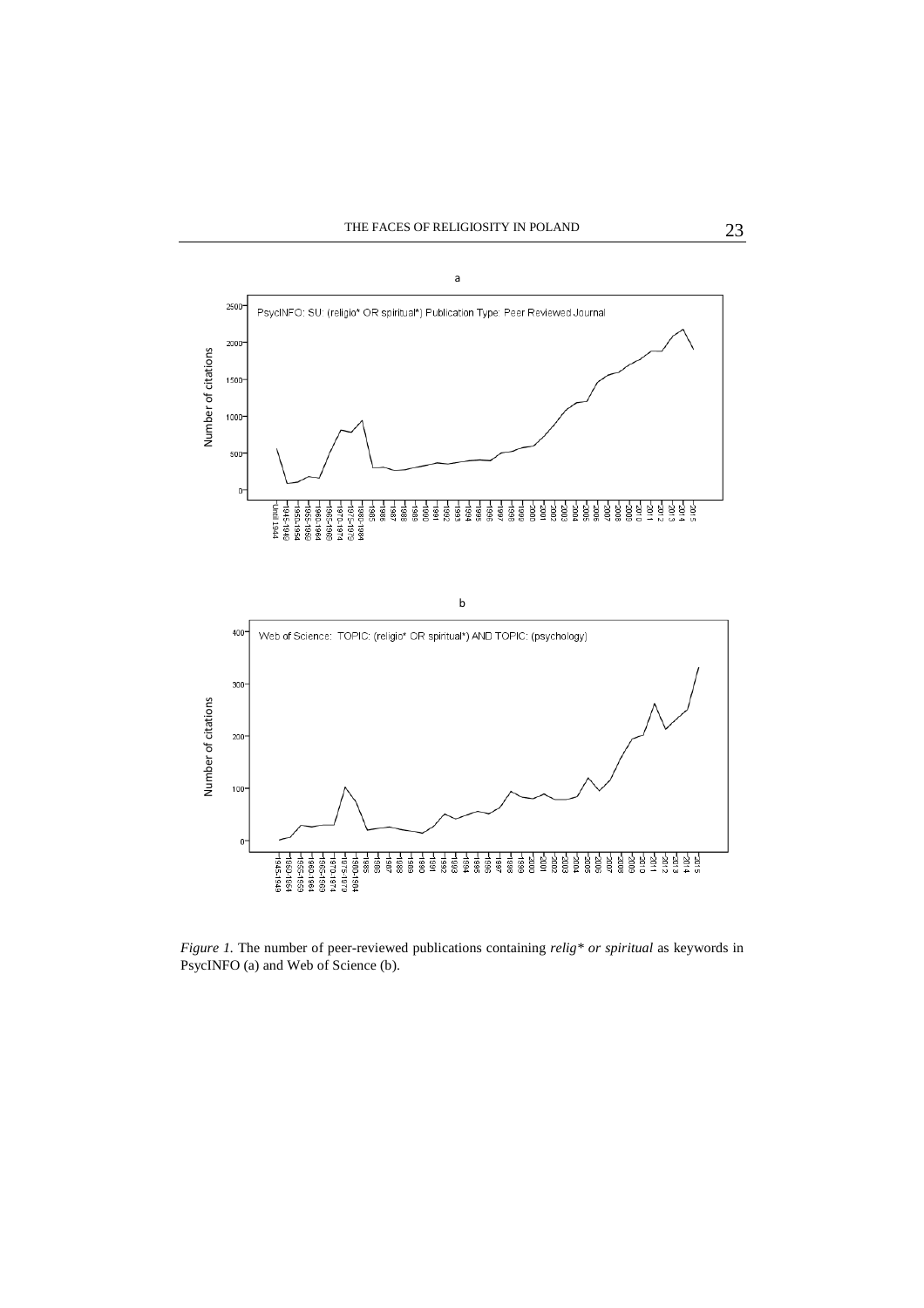

*Figure 2.* The number of Polish peer-reviewed publications containing keywords "religia" or "duchowość" in PsycINFO (a) and Google Scholar (b).

A comparison of the charts that illustrate publications in the psychology of religion authored by Polish scholars with those that illustrate global achieve-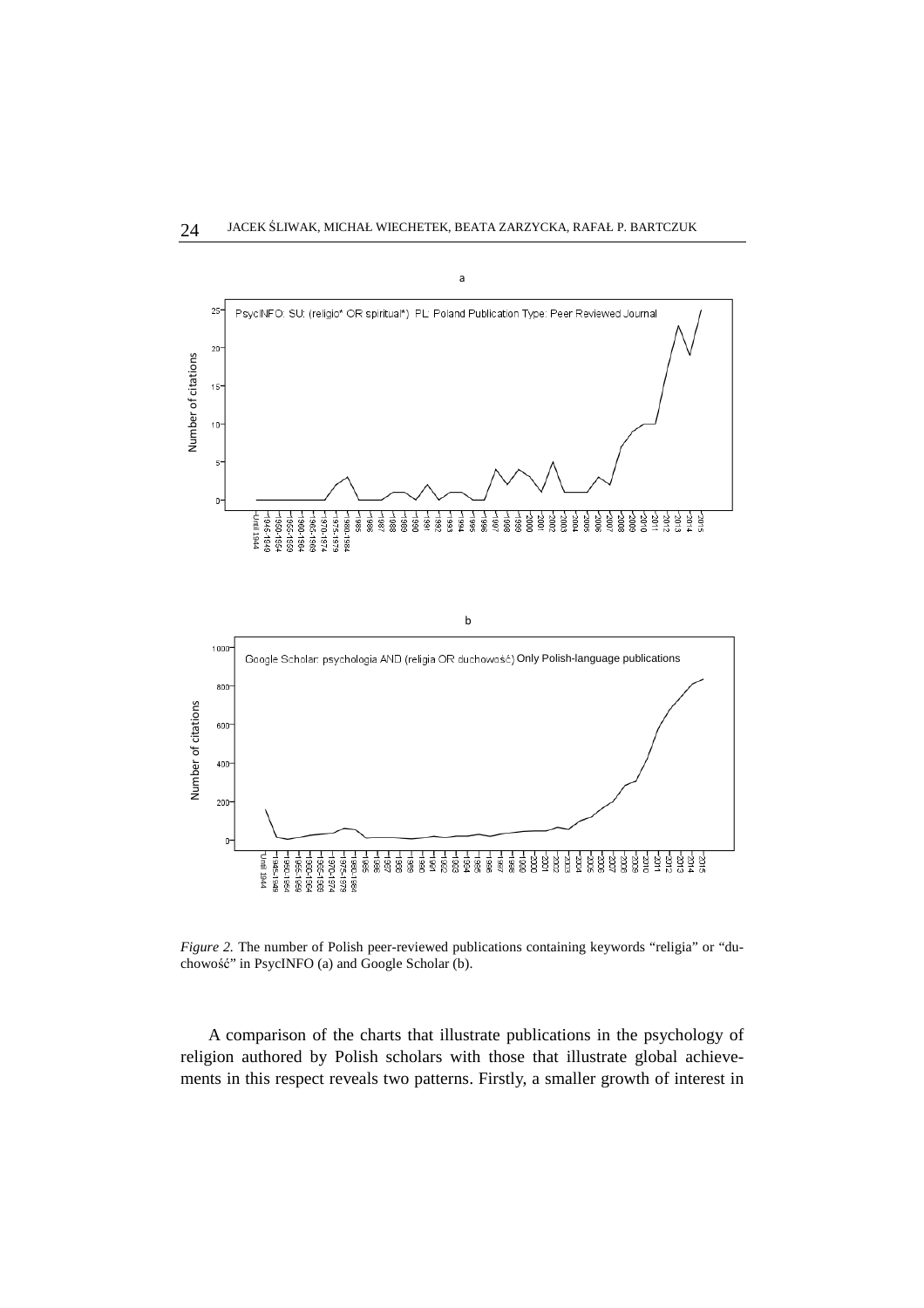religiosity issues can be observed in the 1960s. Secondly, there is a growth of interest in these issues in the 2000s, weaker compared to the global trends. The later growth of interest in religiosity issues in Poland is probably a by-product of the communist times, when, apart from small exceptions, these problems was not addressed in academic centers. A notable exception was the Catholic University of Lublin, whose researchers did address issues from this area in their studies despite unfavorable sociopolitical circumstances. Specific examples of this can be found in the literature on the psychology of religion. The first Polish publication in the psychology of religion recorded in the PsycINFO database is the article by Chlewiński (1981) printed in *Personality and Individual Differences.* Its author analyzed the relationship between personality and attitudes towards religion. The second Polish text recorded in international bibliographic databases is the review of Z. Chlewiński's book *Psychologia religii [The psychology of religion]*, published by Tracewicz (1984) in *Polish Psychological Bulletin*.

Currently, the psychology of religion is an area that psychologists all over the world investigate very intensively. The obtained results confirm a number of positive functions of religiosity. They also confirm that some people benefit from religiosity in various domains of their life. A large number of empirical reports consistently show that religiosity can be a source of support (Oman & Thoresen, 2005) and an important resource in the processes of coping with the stress of difficult life events (Pargament, 1997). Religious commitment reduces the frequency of risky behaviors, such as alcohol abuse (Johnson, 2013), as well as strengthens mental (Park & Slattery, 2013) and physical health (Koenig, King, & Carson, 2012).

The recent years is a time when emphasis has been placed on a new topic in the psychology of religion – namely, spirituality. Some scholars point out differences between religiosity and spirituality, while others treat the two as related (cf. Jarosz, 2010). It is likely to become an important construct used in numerous studies not only in the field of psychology but also in other disciplines of science, such as medicine.

Another confirmation of interest in issues of the psychology of religion and spirituality is the periodical conferences that bring together researchers investigating this area. One of the most well-known meetings is the conference held every second year by the one-hundred-year-old International Association for the Psychology of Religion. In Poland, the Polish Society for the Psychology of Religion and Spirituality has existed since 2012. On its initiative, meetings are held whose aim is to promote issues of the psychology of religion and spirituality. One of such events was the 2nd International Conference of the Psychology of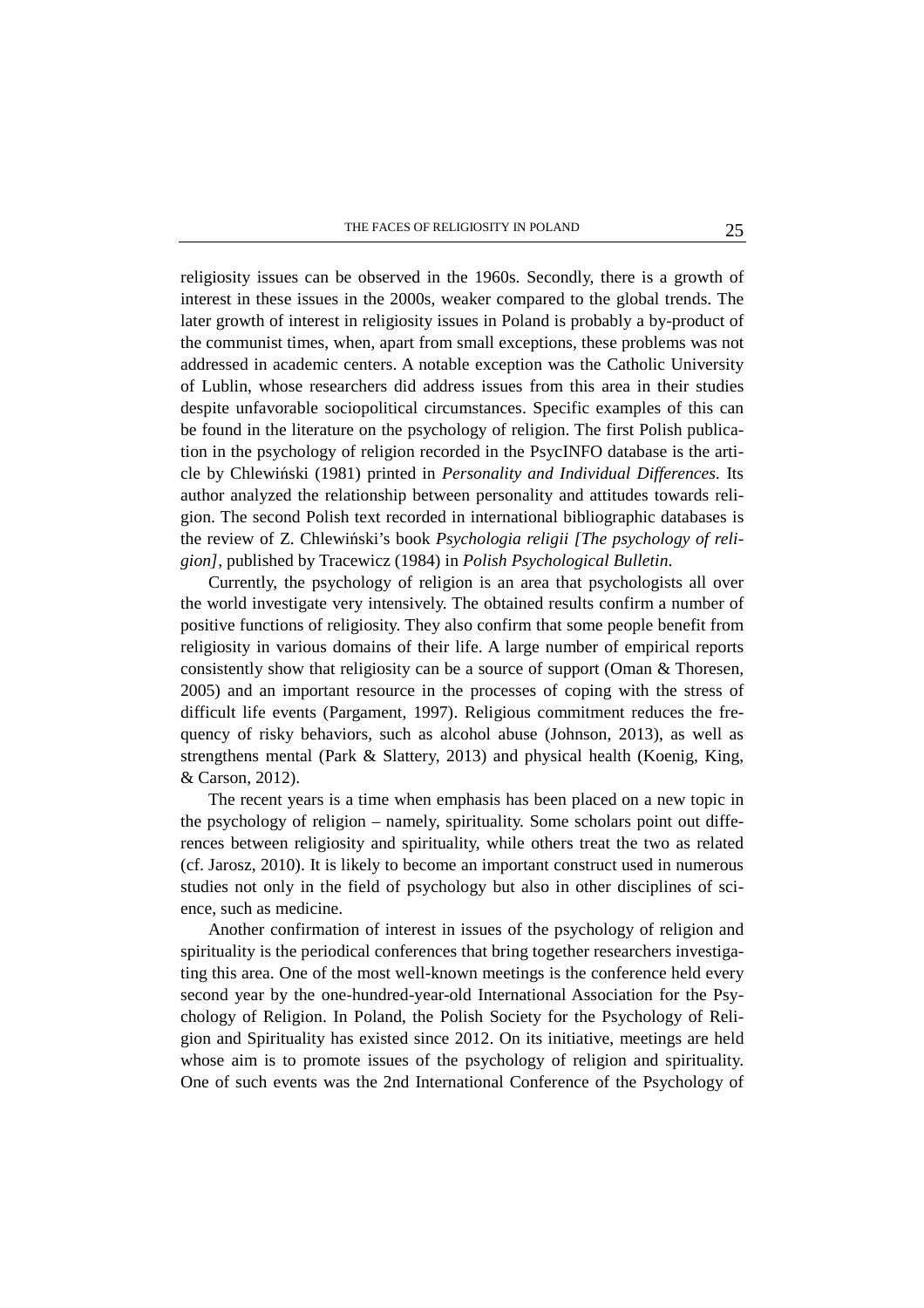Religion and Spirituality organized on June 3-4, 2014 in Lublin, Poland. Its organizers were: the Department of Social Psychology and Psychology of Religion of the John Paul II Catholic University of Lublin (KUL), the Institute of Psychology of the University of Gdańsk, the Institute of Religious Studies of the Jagiellonian University, and the Polish Society for the Psychology of Religion and Spirituality. Held at KUL, the event gathered together scientists from various centers in Poland and in other countries (Belgium, Latvia, and Ukraine), representing various disciplines studying religion. The participants in the event were not only psychologists but also educationalists, philosophers, theologians, sociologists, as well as specialists in religious and cultural studies. The conference aroused great interest. All the major universities and higher education institutions of Poland were represented, which shows that this field has a considerable potential that will probably be developed quite dynamically in the nearest years. A confirmation of the high potential of the psychology of religion in science was the presentation delivered at the conference by Belgian psychologist of religion Dirk Hutsebaut (2014). He pointed out the specificity of postcritical thinking in the area of religion as well as its usefulness not only in different cultures but also in different age groups.

The current issue of *Roczniki Psychologiczne (Annals of Psychology)* contains five articles describing selected studies presented during this two-day conference. The authors of the studies come from different academic centers, including the Institute of Psychology of the John Paul II Catholic University of Lublin, the Institute of Psychology of the Cardinal Stefan Wyszyński University, the University of Finance and Management in Warsaw, and the University of Silesia in Katowice.

The first article, by W. Chaim, is titled "The theory of psychological types in the psychology of religion and spirituality" (Chaim, 2017). Its aim was to answer the following questions: Can certain psychological types have stronger inclinations for religiosity (spirituality) than others? and: Is psychological type linked with the manner of experiencing religiosity or spirituality? The author reports the results of various studies, hoping that they will help psychologists of religion and spirituality to better understand the patterns of human behavior. The purpose of the presented review of research is to introduce to the reader, at least partially, the broad spectrum of studies linking religiosity and spirituality with the theory of psychological types.

The second article, by A. Gołąb, bears the title "Belief and unbelief in God among Polish scholars and their views on the relationship between science and religion" (Gołąb, 2017). The author presents the results of a study conducted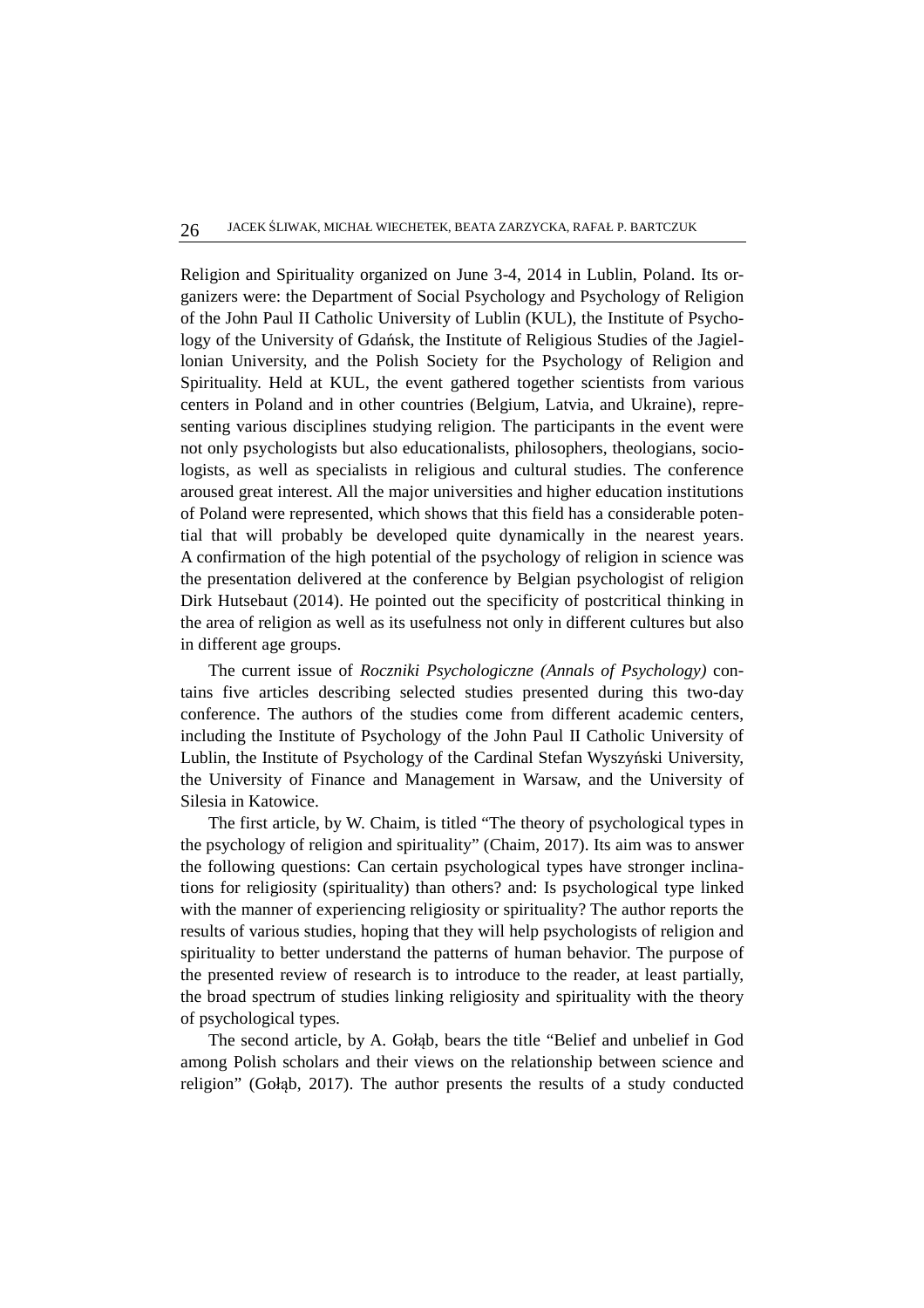among Polish academics with a doctoral degree and habilitation, representing disciplines such as chemistry, geography, mathematics, informatics, or medicine. He describes the tested scholars' towards faith. He also discusses the respondents' views on the relationship between science and religion as well as interprets them in the light of the typology proposed by Barbour. In his paper, Gołąb (2017) states that most of the scholars tested can see no conflict between science and faith. However, about a dozen percent of the respondents expressed the conviction that it is difficult to reconcile the claims of science with the contents of the religious doctrine. The author also observes that there are respondents who believe that science and religion should be treated as independent areas of inquiry. The smallest group of respondents expressed a belief in the need for dialog between religion and science.

The next paper, written by B. Zarzycka, D. Ziółkowska, and J. Śliwak, is "Religious support and religious struggle as predictors of quality of life in Alcoholics Anonymous: Moderation by duration of abstinence" (Zarzycka, Ziółkowska, & Śliwak, 2017). The subject of the study is the consequences of religious support and faith-related strain to the quality of life in people addicted to alcohol. The authors investigated three types of religious strain: negative affect towards God, religious sense of guilt, and negative social interactions connected with religion. A value of the article lies in the use of Religious Comfort and Strain Scale developed by Yali, Exline, Wood, and Worthington (Zarzycka, 2014), relatively new in Polish research. The obtained results revealed that the length of abstinence moderates the relationship between religious support and religious struggle in the group of people addicted to alcohol – in the initial stage of abstinence, a decrease in religious sense of guilt is a factor increasing the sense of quality of life, while in the case of abstinence maintained for a long time support derived from faith increases quality of life in addicted individuals.

M. Nowosielski and R. Bartczuk present an article titled "A structural analysis of deconversion processes in adolescence: The construction of the "Adolescent Deconversion Scale" (Nowosielski & Bartczuk, 2017). The authors present a proposal of using the theory of deconversion, developed by Streib, in research on religious crisis in adolescence. The phenomenon of deconversion comprises all changes in personal religiosity that consist in abandoning the current ways of experiencing and expressing religiosity as well as in adopting different forms of belief (both organized and privatized) or unbelief. The theory of deconversion provided a perspective for developing a new assessment method – the Adolescent Deconversion Scale. This instrument makes it possible to measure the following deconversion processes characteristic of adolescence: (1) abandonment of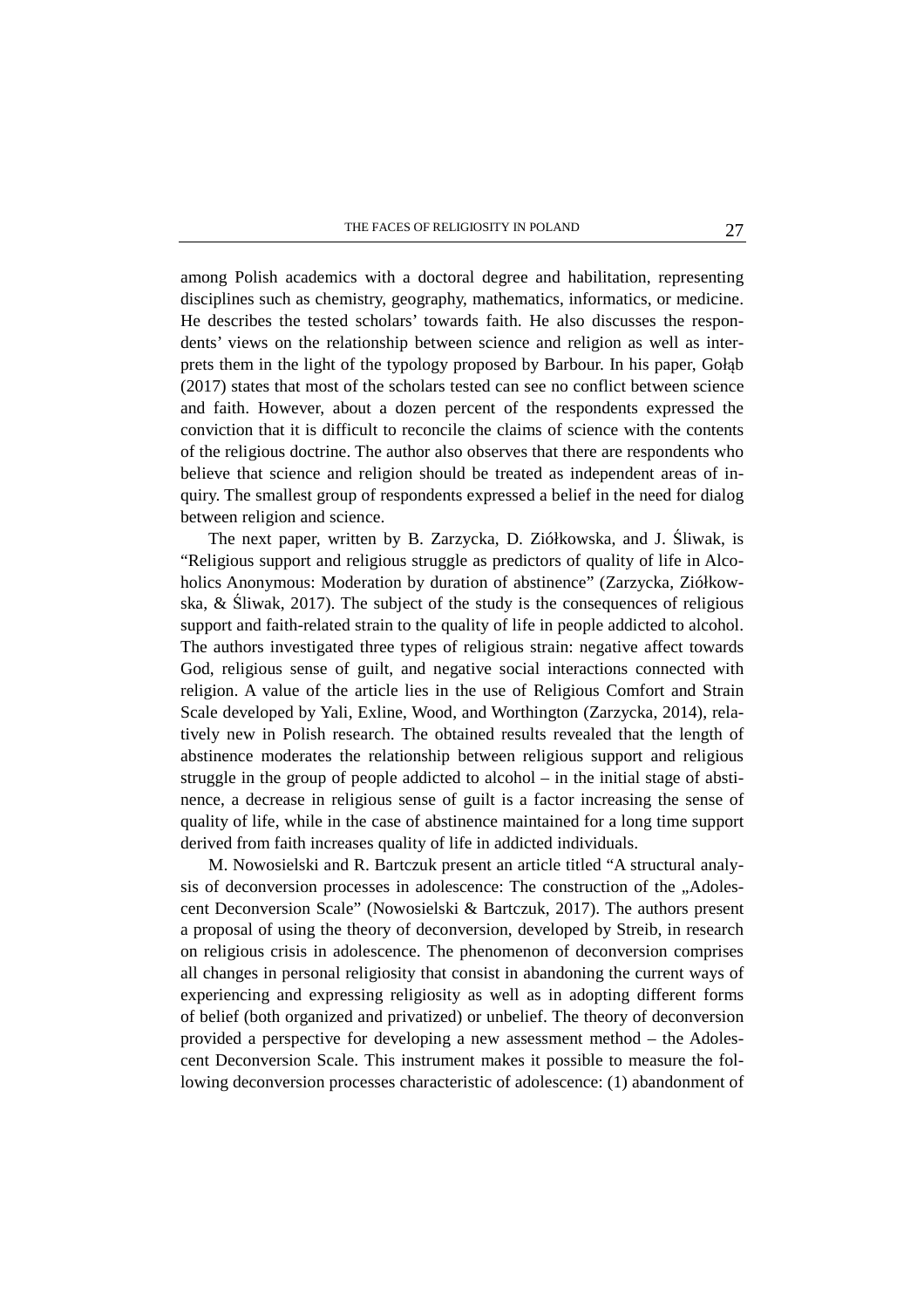faith, (2) leaving the religious community, (3) experience of transcendental emptiness, and (4) moral criticism. Analyses of psychometric properties confirmed the acceptable reliability and validity of the Adolescent Deconversion Scale.

The last article, authored by J. Polak and D. Grabowski, is "Preliminary psychometric characteristics of the Polish version of the Religious Commitment Inventory-10 (RCI-10-PL) by Everett Worthington and colleagues" (Polak & Grabowski, 2017). The article presents the theoretical basis and psychometric properties of the Polish adaptation of this method. The authors have found the results obtained in the Polish sample to be consistent with those obtained in American samples. The high internal consistency and high test-retest stability of the scales have also been confirmed.

The statistics from academic databases cited in this paper attest to an increasing interest in religiosity and spirituality issues. In the case of the literature published worldwide, mainly in English, the subject of religiosity is treated equally with other areas of psychological research, and the results of these investigations are published in journals of increasingly high scientific significance. In Poland, however, it seems there is still much to be done in the field of the psychology of religion and spirituality. The psychology of religion in Poland still has to catch up with the West. It is therefore particularly pleasing that more and more scholars choose to address religiosity issues in their analyses. Let us hope that the present special issue of *Annals of Psychology*, devoted to the psychology of religion, will be at least a small contribution to the development of this field of research in Poland.

## **REFERENCES**

- Chaim, W. (2017). The theory of psychological types in the psychology of religion and spirituality. *Roczniki Psychologiczne, 20*(1), 47-62.
- Chlewinski, Z. (1981). Personality and attitude toward religion in Poland. *Personality and Individual Differences*, *2*(3), 243-245.
- Freud, Z. (2009). *The future of an illusion* (Original study published in 1927). New York, NY: Classic House.
- Gołąb, A. (2017). Belief and unbelief in God among Polish scholars and their views on the relationship between science and religion*. Roczniki Psychologiczne, 20*(1), 81-97.
- Hutsebaut, D. (2014, June). *Post-Critical Belief Scale*. Paper presented at the 2nd International Conference on the Psychology of Religion and Spirituality, Lublin.
- James, W. (2002). *Varieties of religious experience. A study in human nature* (Original study published in 1902). London–New York: Routledge.
- Jarosz, M. (2010). Pojęcie duchowości w psychologii [The concept of spirituality in psychology]. In O. Gorbaniuk, B. Kostrubiec-Wojtachnio, D. Musiał, & M. Wiechetek (Eds.), *Studia z Psy-*